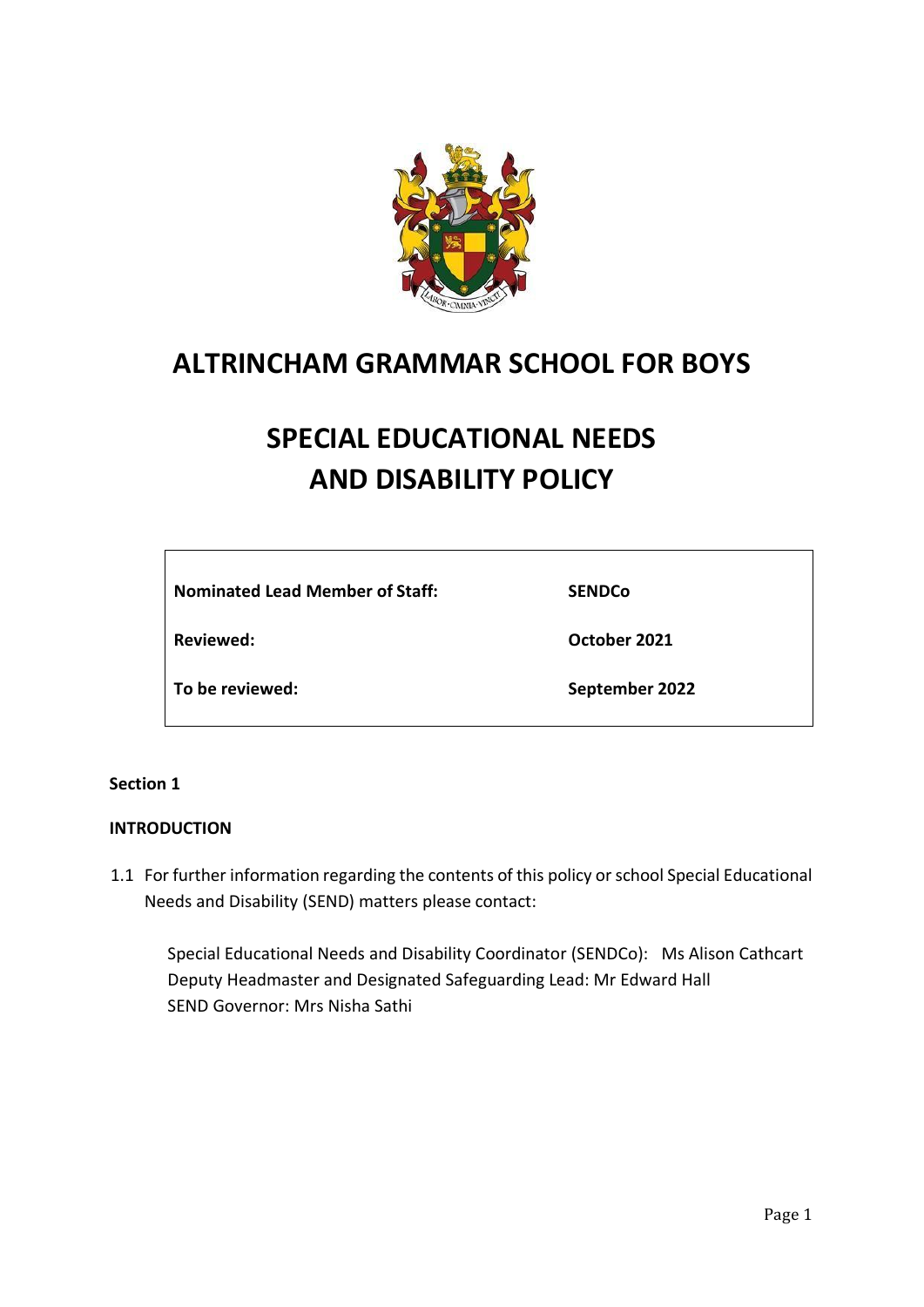1.2 We believe that we are better learners when we are healthy and happy, better people when we are confident and caring, and a better community when we are imaginative and inclusive. (School Mission and Values)

At AGSB we believe that all pupils are valued equally and form an integral part of the School. All pupils should be taught in a context appropriate to their individual needs. By offering a broad balanced and inclusive curriculum we provide a range of stimulating, appropriate and enjoyable experiences which enhance pupils' selfesteem, resilience and promote success.

Every teacher is a teacher of every child or young person including those with SEND. Parents of pupils with SEND should be kept informed of their child's progress and attainment.

It is important that, where practicable, pupils with SEND and their parents should be involved in decisions affecting their SEND provision.

- 1.3 This policy reflects the SEND Code of Practice, 0-25 guidance and has been written with reference to the following guidance and documents:
	- Equality Act 2010: advice for schools DfE June 2018
	- SEND Code of Practice 0-25 2014
	- Schools SEN Information Report Regulations 2014
	- Part 3 of the Children and Families Act 2014
	- Statutory Guidance on Supporting pupils at school with medical conditions April 2014 (last updated Aug 2017)
	- Teachers Standards 2012
	- AGSB Safeguarding and Child Protection Policy
	- AGSB Medical Conditions Policy
	- AGSB Pastoral Care Policy
	- AGSB Examinations Policy
	- AGSB Equal Opportunities Policy
	- AGSB Anti-Bullying Policy
- 1.4 This policy uses the following definitions:
	- A pupil has SEND if they have a learning difficulty or disability which calls for special educational provision to be made for them
	- They have a learning difficulty or disability if they have a significantly greater difficulty in learning than the majority of others of the same age or a disability which prevents or hinders them from making use of facilities of a kind generally provided for others of the same age in mainstream schools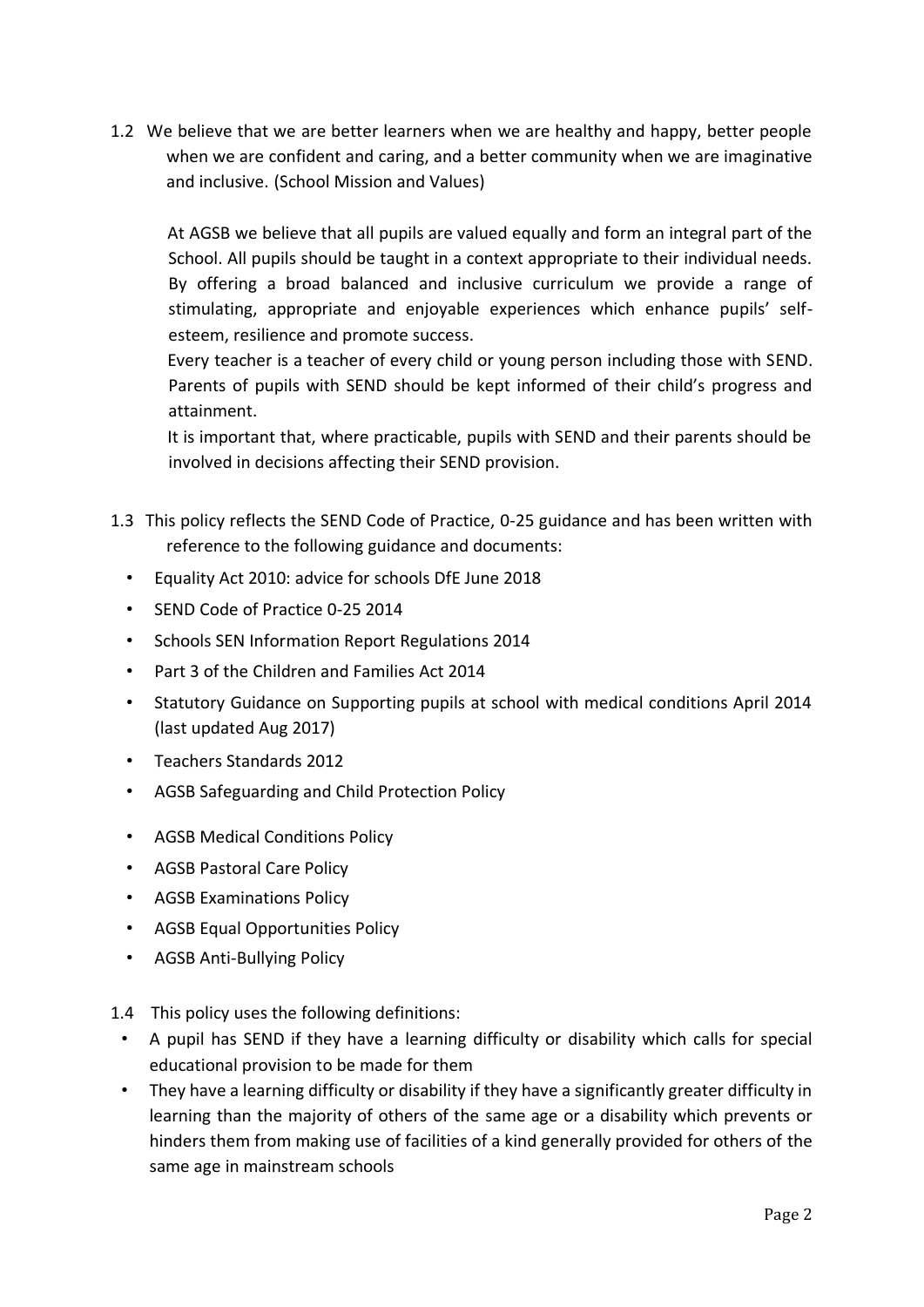- Special education provision is educational or training provision that is additional to, or different from, that made generally for other children or young people of the same age by mainstream schools.
- 1.5 This policy was developed through consultation with Staff, Governors and parents.
- 1.6 This policy will be reviewed as and when any of the above policies are.

## **Section 2**

## **AIM**

2.1 The purpose of our school approach to SEND is to raise the aspirations of and expectations for all pupils with SEND, and to provide a focus on positive outcomes for children and young people. We aim to welcome, nurture and empower pupils with SEND and to support them fully as they make the transition into adult life.

## 2.2 Our policy is:

- 1. To identify and provide for pupils who have special educational needs and additional needs
- 2. To work within the guidance provided in the SEND Code of Practice 2014
- 3. To operate a 'whole pupil, whole school' approach to the management and provision of support for special educational needs
- 4. To provide a Special Educational Needs and Disabilities Coordinator (SENDCo) who will work with the School SEND Policy.
- 5. To provide support and advice for all staff working with pupils with special educational needs or disability.

## **Section 3**

## **IDENTIFYING SPECIAL EDUCATIONAL NEEDS**

3.1 We identify the needs of pupils by considering the needs of the whole child not just the special educational needs of the young person. We will assess each pupil's current skills and levels of attainment. Class teachers will make regular assessments of progress for all pupils and identify those whose progress:

• Is significantly slower than that of their peers starting from the same baseline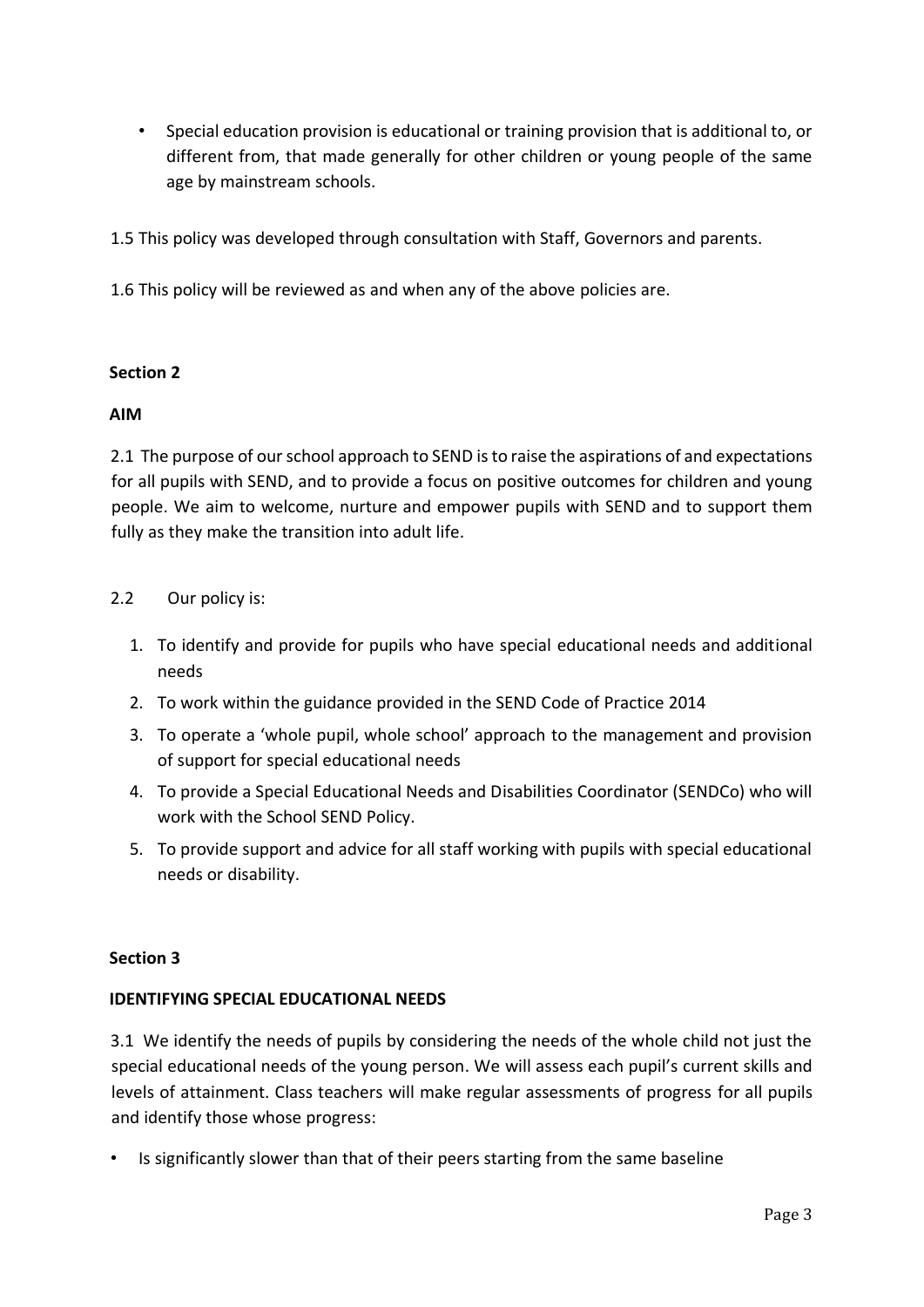- Fails to match or better the child's previous rate of progress
- Fails to close the attainment gap between the child and their peers
- Widens the attainment gaps

This may include progress in areas other than attainment, for example, social needs.

Slow progress and low attainment will not automatically mean a pupil is recorded as having SEND.

When deciding whether special educational provision is required, we will start with the desired outcomes, including the expected progress and attainment, and the views and the wishes of the pupil and their parents. We will use this to determine the support that is needed.

When matching educational provision to the student's identified SEND, we will refer to, though not be limited by, the following four broad areas of need and support:

- Communication and interaction
- Cognition and learning
- Social, emotional and mental health
- Sensory and/or physical needs

3.2 We will also consider factors that are not SEND, but which may impact on progress. These may include:

- Disability (the Code of Practice outlines the 'reasonable adjustment' duty for schools provided under current Disability Equality legislation – these alone do not constitute SEN)
- Attendance and Punctuality
- Health and Welfare
- English as an Additional Language (EAL)
- Being in receipt of Pupil Premium funding
- Being a Looked After or Previously Looked After Child
- Being a child of a service family

3.3 We will have an early discussion with the pupils and their parents when identifying whether they need special educational provision. These conversations will make sure that:

- Everyone develops a good understanding of the pupil's areas of strength and difficulty
- We take into account the parents' concerns
- Everyone understands the agreed outcomes sought for the child
- Everyone is clear on what the next steps are
- We will notify parents when it is decided that a pupil will receive SEN support.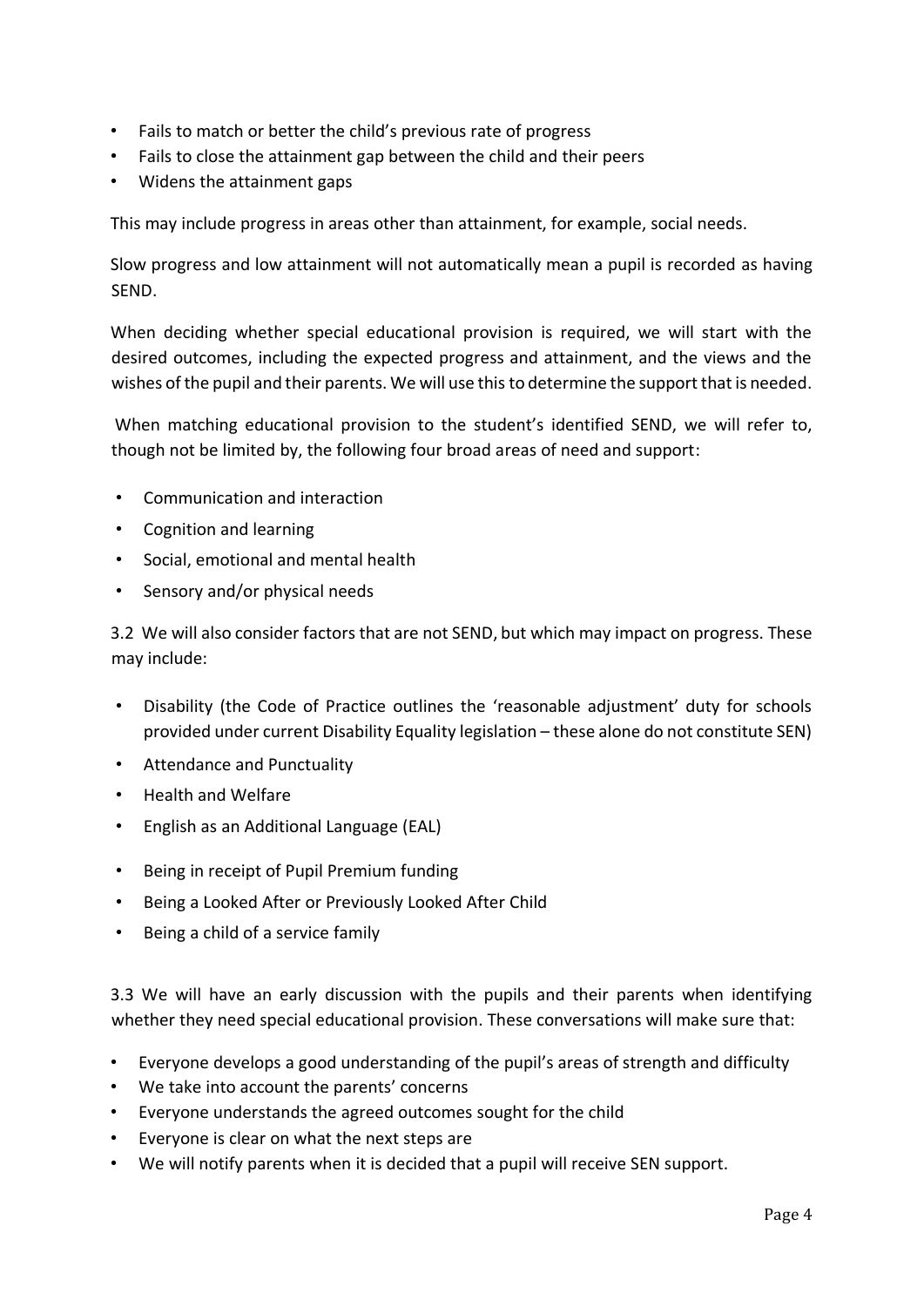## **Section 4**

## **A GRADUATED APPROACH TO SEND SUPPORT**

4.1 Progress data is collected and communicated home regularly throughout the school year illustrating how pupils are progressing. If there are any concerns arising from these reports, or from any members of staff at any time during the year, AGSB will make contact with the student's parents/guardians to discuss them.

Where concerns are raised over more than one subject, or if the student continues to struggle to make expected progress, the Head of Year and/or SENDCo will liaise to discuss further options.

The aim of formally identifying a student with SEND is to help school ensure that effective provision is implemented and thus remove barriers to learning. The support provided consists of a four-part process: **Assess Plan Do Review**

## **Assess**: *How does the school decide if a student needs extra support?*

The subject teacher's assessment and experience of working with the student, details of previous progress and attainment, comparisons with peers and national data, specific assessment tasks and tests, as well as the views of parents and students, are used to identify needs. Advice may also come from external support services.

## **Plan**: *What type of support and how much support will the student receive?*

Information gathered is then used to develop interventions and adaptations to the environment and to the curriculum. Again, advice from outside agencies including schools and families' specialist services, the educational psychologist, and speech and language therapists may be accessed. Head of Year and subject teachers work alongside the SENDCO to plan the most appropriate strategies and interventions.

**DO:** *How will the school staff support the student?* 

Interventions may involve group or one-to-one teaching both in class and away from the classroom on specific schemes of work. It may also involve use of different equipment or the adaption of the curriculum.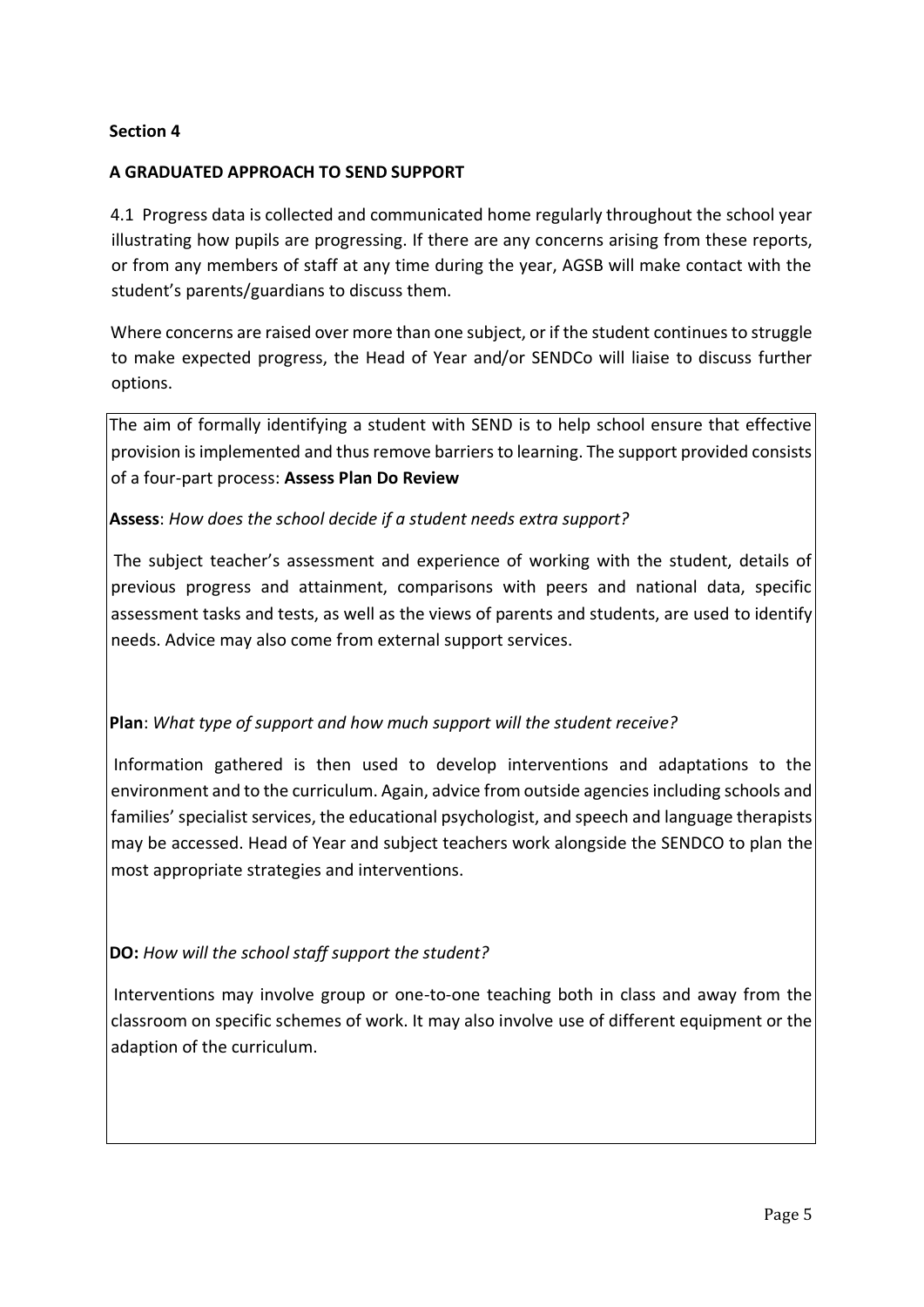**Review:** *How will school and parents/carers know how the student is doing?*

Intervention work is reviewed regularly by the SENDCo with subject teachers and teaching assistants, using teacher assessments, specific test results and observations.

Parents/carers will be offered a chance to discuss progress each term or more frequently, if required. Where appropriate, multi- agencies will also be involved.

4.2 We will support pupils moving between phases and preparing for adulthood by sharing information with the school, college or other setting the pupil is moving to. We will agree with parents and pupils which information will be shared as part of this.

4.3 Teachers are responsible and accountable for the progress and development of all the pupils in their class. High quality teaching is our first step in responding to pupils who have SEND. This will be differentiated for individual pupils. We make the following adaptations to ensure all pupils' needs are met:

- Differentiating the curriculum to ensure that all pupils are able to access it
- Using recommended aids such as overlays, larger fonts, visual timetables etc
- Differentiating our teaching, for example, giving longer processing times, preteaching of key vocabulary, reading instructions aloud etc
- Learning Support Assistants will provide support in lessons and 1:1 support where appropriate

4.4 We evaluate the effectiveness of provision for pupils with SEND by:

- Reviewing pupils' individual progress towards their goals each term
- Reviewing the impact of interventions after a fixed time (determined by the nature of the intervention)
- Using pupil voice
- Seeking feedback from parents
- Using provision maps to measure progress
- Holding annual reviews for pupils with EHC Plans

## **Section 5**

## **MANAGING STUDENTS NEEDS ON THE SEND REGISTER**

The AGSB SEND Register is a confidential, regularly updated document that is shared with all staff. This document is GDPR compliant and is held electronically on Office 365. It lists the names of students who are known to have SEND, along with brief details. More details are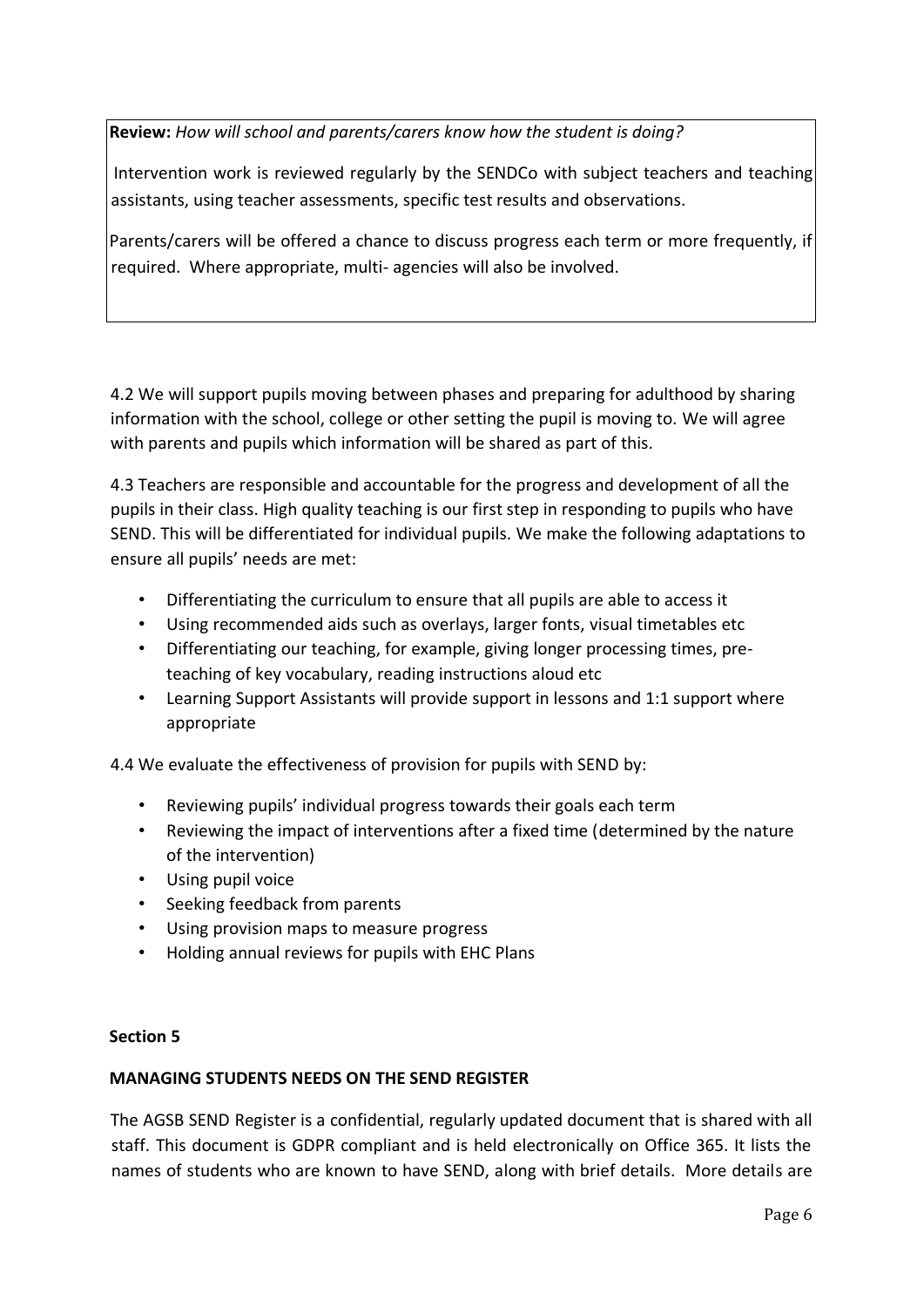held in SIMS and Edukey for each student, including official categorising for census purposes. At AGSB we also include details of some serious medical conditions on this list, which may impact on classroom teaching. This provides an 'at a glance' help for teachers and support staff.

At AGSB we follow a graduated approach which draws on the four-part cycle of **Assess, Plan, Do, Review** as described above. During this cycle approaches are revisited, refined and revised building on a growing understanding of a learner's needs and the support needed in helping them to make good progress and secure good outcomes.

Each stage of support builds on the good practice of the previous stages and increasing levels of support are provided where necessary.

AGSB use the Waves model to help distinguish between levels of provision.

**Wave 1:** Inclusive Quality First Teaching/Universal support, for all students without any additional intervention

**Wave 2:** for students who are underachieving but do not have a diagnosed SEND, evidencebased intervention

**Wave 3:** additional support for those with SEN who many have longer term needs and require individualised intervention within SEN Support. Wave 3 also covers those students who require personalised, high level or exceptional support through an Education, Health and Care (EHC) Plan.

Where a student continues to make less progress than expected at Wave 3, it is likely that an **Individual Education Plan (IEP)** will be devised. This document is put together following consultation from subject teachers, Head of Year, Parents and student with SENDCo and records strengths as well as concerns. The IEP focuses on desired outcomes and advises on strategies and interventions. This document is shared with all concerned and is reviewed regularly – forming part of the 4-part cycle of Assess, Plan, Do, Review.

Subject and pastoral teachers are responsible for working with the pupil and for delivering such an individualised programme.

If a pupil receiving an individualised programme and/or support continues to make little or no progress then SENDCo will seek to contact external agencies for advice on new IEPs and targets, provide specialist assessments and strategies and in some cases provide support for some activities.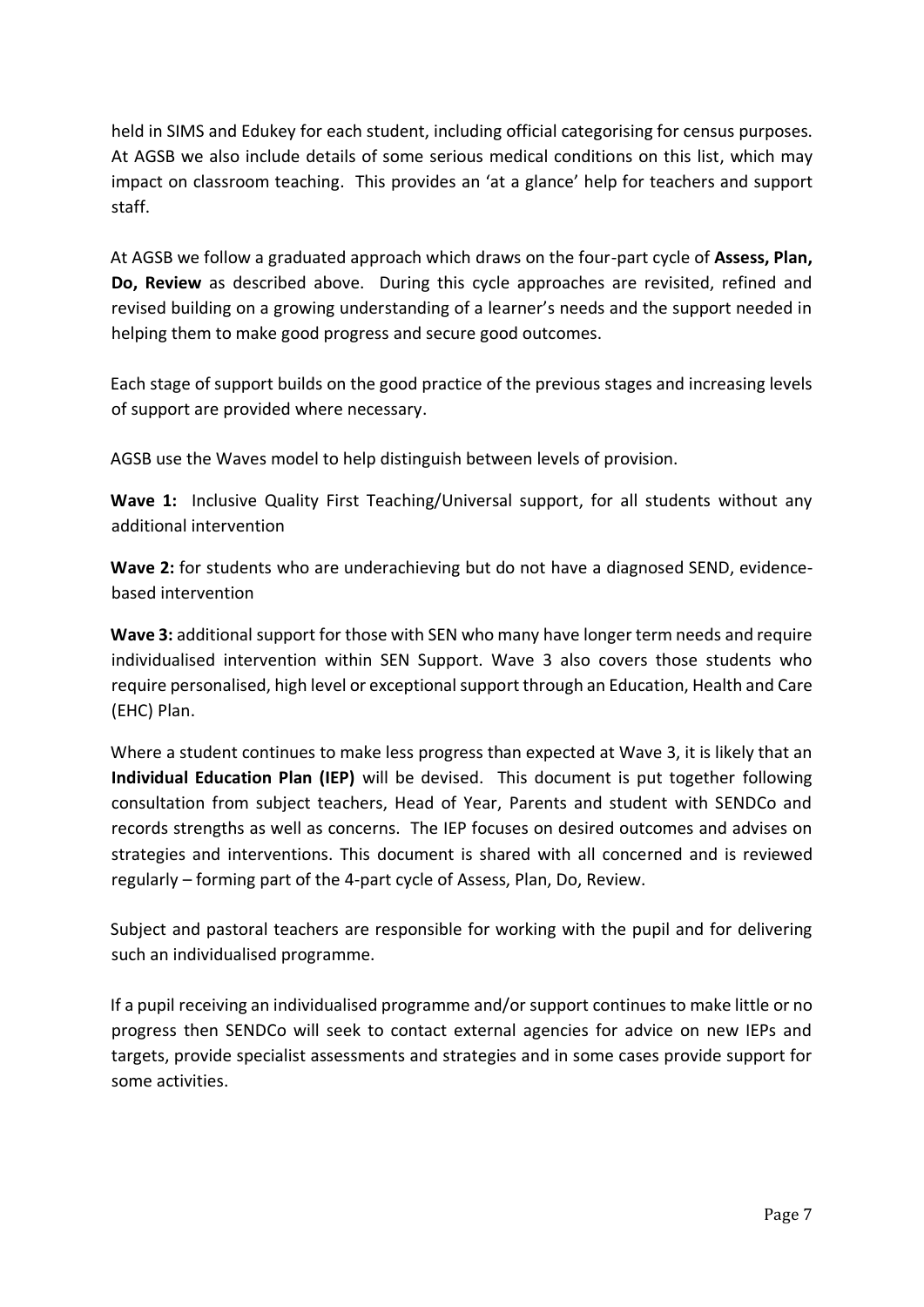In the small number of instances where students still fail to make expected progress, the SENDCo and Head of Year will consult with parents and external agencies to initiate formal assessment for an EHC Plan by the Local Authority.

#### **Section 6**

#### **CRITERIA FOR EXITING THE SEND REGISTER**

It is hoped that with appropriate support, the student will make good progress. Where this progress is possible without additional support, then the student can exit the SEN Register.

#### **Section 7**

#### **SUPPORTING STUDENTS AND FAMILIES**

Other relevant School Policies: Admissions Pastoral Care Policy Safeguarding and Child Protection Policy Exams Policy Medical Conditions Policy Accessibility Plan Equality Scheme

#### **Section 8**

#### **SUPPORTING STUDENTS AT SCHOOL WITH MEDICAL CONDITIONS**

Some students who have special educational needs (SEND) have an Education, Health and Care (EHC) plan which brings together their health and social care needs. Medical conditions which impact on classroom learning are documented for staff on our SEND List. There is also a separate Medical List which is stored centrally within school. Please see the Medical Conditions Policy for more information.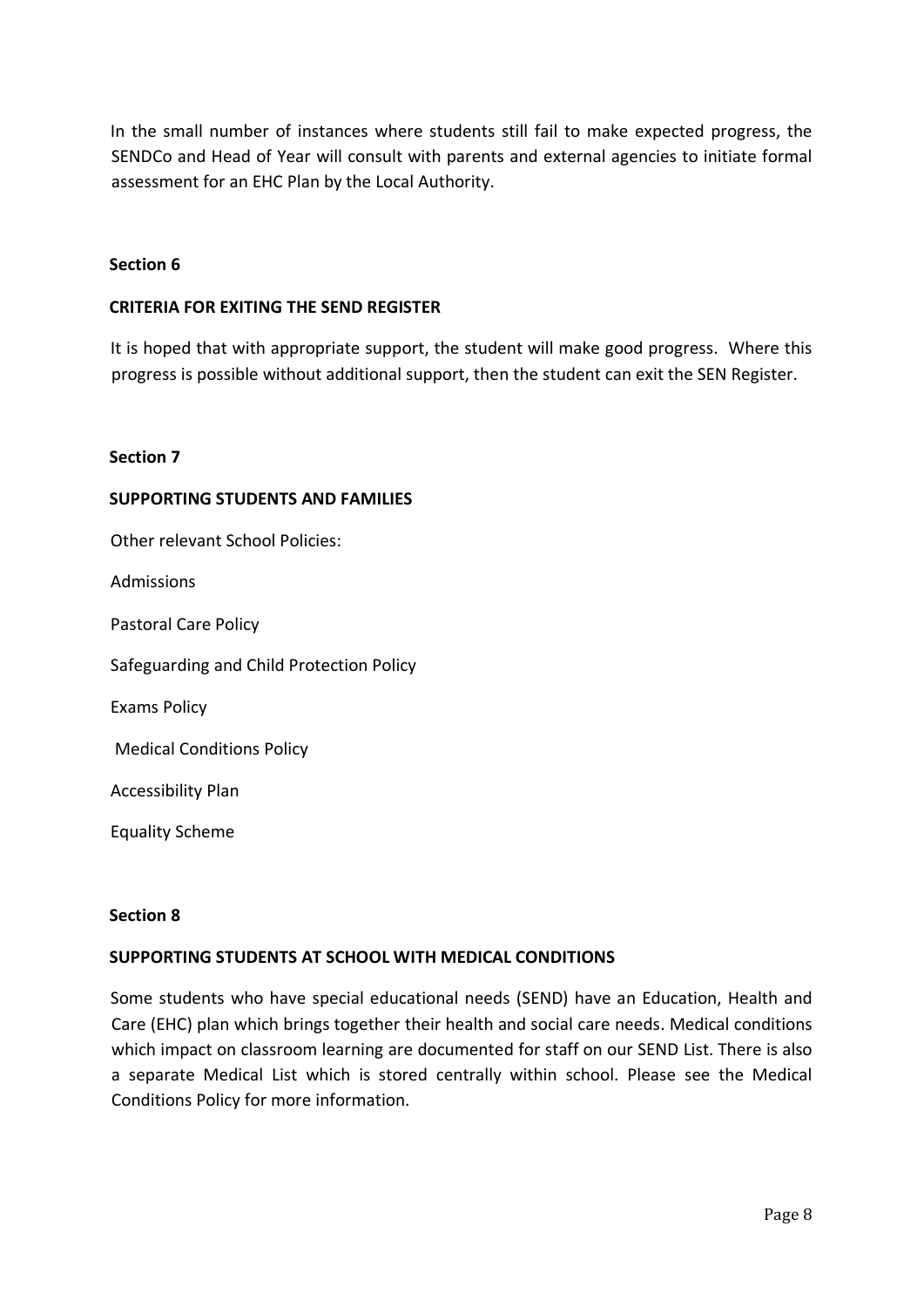## **Section 9**

### TRAINING AND RESOURCES

9.1 In order to maintain and develop the quality of teaching and provision to respond to the strengths and needs of all students, all staff are encouraged to undertake training and development.

9.2 All teachers and support staff undertake induction and this includes a meeting with the SENDCo to explain the systems and structures in place and to discuss the needs of individual students.

9.3 The SENDCo regularly attends the Trafford Secondary SENDCo Forum meetings in order to keep up to date with local and national updates in SEND. Relevant information is cascaded to the SEND team and the wider staff body.

9.4 AGSB is a member of the National Association for SEND (NASEN) .

## **Section 10**

## **STORING AND MANAGING INFORMATION**

- 10.1 The sensitive and confidential nature of all information regarding our students SEND is recognised and respected.
- 10.2 Information will be managed in line with school guidelines (GDPR compliant).

#### **Section 11**

#### **REVIEWING THE POLICY**

Monitoring of the responsibilities and activity detailed within this policy will be undertaken by the Assistant Head for Inclusion, Alison Cathcart, and the Deputy Head, Edward Hall. The policy will be reviewed regularly by the Curriculum and Pupil Welfare Committee.

## **Section 12**

## **ACCESSIBILITY**

The School is fully accessible. All new building and refurbishment give attention to disabled access.